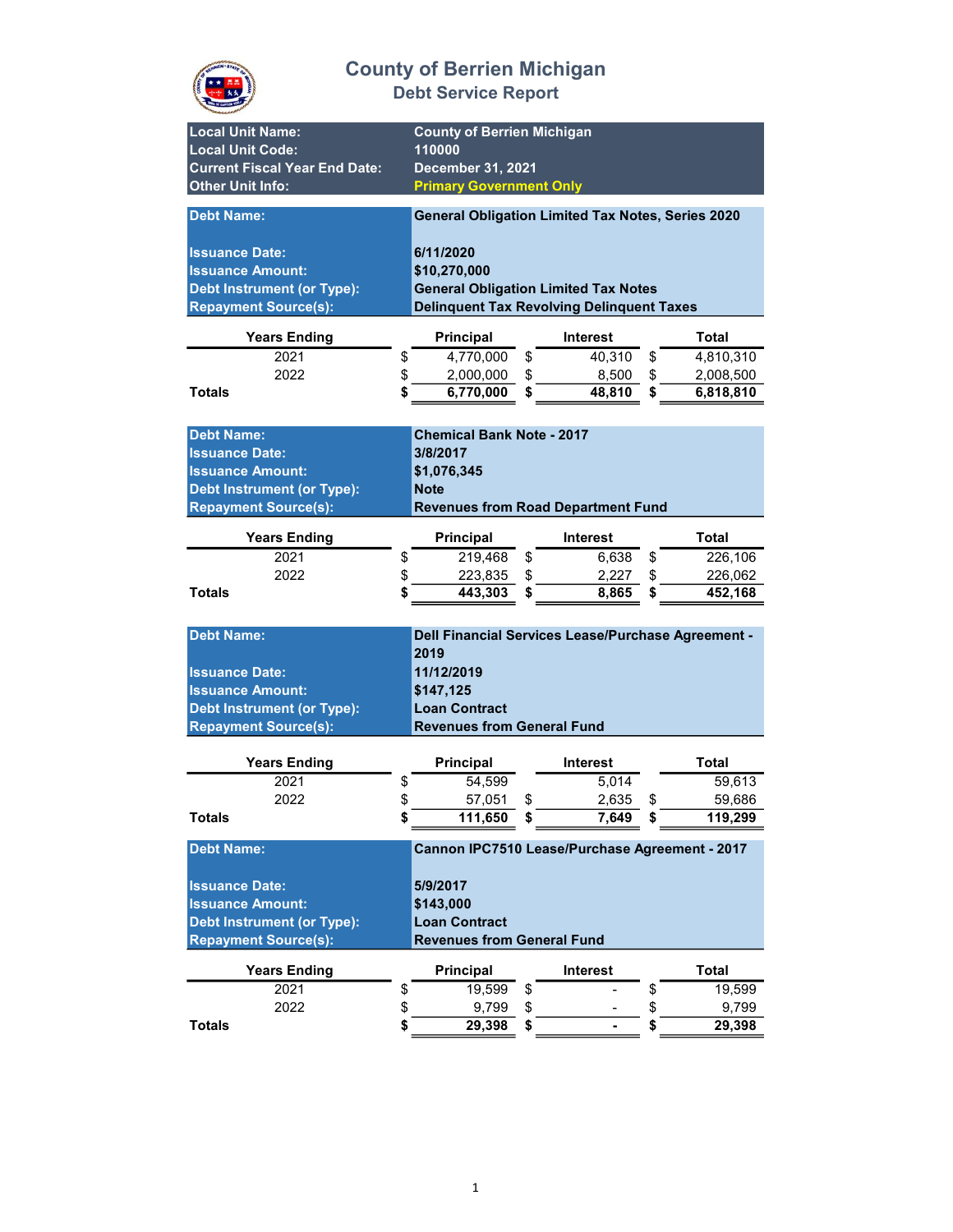

| <b>County of Berrien Michigan</b><br><b>Local Unit Name:</b><br><b>Local Unit Code:</b><br>110000<br><b>Current Fiscal Year End Date:</b><br>December 31, 2021<br><b>Other Unit Info:</b><br><b>Primary Government Only</b><br>Motorola Tower - Watervliet - Lease/Purchase<br><b>Debt Name:</b><br>Agreement - 2020<br>3/1/2020<br><b>Issuance Date:</b><br><b>Issuance Amount:</b><br>\$437,702<br><b>Debt Instrument (or Type):</b><br><b>Loan Contract</b><br><b>Repayment Source(s):</b><br><b>Revenues from 911 Operational Fund</b><br><b>Total</b><br><b>Years Ending</b><br>Principal<br><b>Interest</b><br>2021<br>\$<br>\$<br>14,050<br>\$<br>96,148<br>82,098<br>\$<br>2022<br>\$<br>\$<br>84,733<br>11,415<br>96,148<br>\$<br>\$<br>\$<br>2023<br>87,453<br>8,695<br>96,148<br>\$<br>\$<br>\$<br>96,148<br>2024<br>90,260<br>5,888<br>\$<br>\$<br>2025<br>\$<br>93,158<br>96,148<br>2,990<br>\$<br>437,702<br>\$<br><b>Totals</b><br>43,038<br>\$<br>480,740<br><b>Debt Name:</b><br>Berrien County - City of New Buffalo Water System<br>No. 28 Project Bonds, Series 2010<br>12/21/2010<br><b>Issuance Date:</b><br><b>Issuance Amount:</b><br>\$1,596,000<br><b>General Obligation Bonds</b><br><b>Debt Instrument (or Type):</b><br><b>Repayment Source(s):</b><br><b>City of New Buffalo from Water/Sewer Collections</b><br><b>Years Ending</b><br>Principal<br><b>Interest</b><br><b>Total</b><br>2021<br>\$<br>80,000<br>\$<br>21,873<br>\$<br>101,873<br>\$<br>2022<br>\$<br>\$<br>80,000<br>19,873<br>99,873<br>\$<br>\$<br>\$<br>2023<br>17,873<br>97,873<br>80,000<br>\$<br>\$<br>\$<br>2024<br>85,000<br>15,873<br>100,873<br>\$<br>\$<br>\$<br>2025<br>13,748<br>98,748<br>85,000<br>\$<br>\$<br>\$<br>2026<br>85,000<br>11,623<br>96,623<br>\$<br>\$<br>\$<br>2027<br>90,000<br>9,498<br>99,498<br>\$<br>\$<br>\$<br>2028<br>7,248<br>102,248<br>95,000<br>\$<br>\$<br>\$<br>2029<br>95,000<br>4,873<br>99,873<br>\$<br>\$<br>\$<br>2030<br>99,924<br>102,422<br>2,498<br>\$<br>\$<br>\$<br><b>Totals</b><br>874,924<br>124,980<br>999,904 |  |  |  |  |
|------------------------------------------------------------------------------------------------------------------------------------------------------------------------------------------------------------------------------------------------------------------------------------------------------------------------------------------------------------------------------------------------------------------------------------------------------------------------------------------------------------------------------------------------------------------------------------------------------------------------------------------------------------------------------------------------------------------------------------------------------------------------------------------------------------------------------------------------------------------------------------------------------------------------------------------------------------------------------------------------------------------------------------------------------------------------------------------------------------------------------------------------------------------------------------------------------------------------------------------------------------------------------------------------------------------------------------------------------------------------------------------------------------------------------------------------------------------------------------------------------------------------------------------------------------------------------------------------------------------------------------------------------------------------------------------------------------------------------------------------------------------------------------------------------------------------------------------------------------------------------------------------------------------------------------------------------------------------------------------------------------------------------------------------------------------------|--|--|--|--|
|                                                                                                                                                                                                                                                                                                                                                                                                                                                                                                                                                                                                                                                                                                                                                                                                                                                                                                                                                                                                                                                                                                                                                                                                                                                                                                                                                                                                                                                                                                                                                                                                                                                                                                                                                                                                                                                                                                                                                                                                                                                                        |  |  |  |  |
|                                                                                                                                                                                                                                                                                                                                                                                                                                                                                                                                                                                                                                                                                                                                                                                                                                                                                                                                                                                                                                                                                                                                                                                                                                                                                                                                                                                                                                                                                                                                                                                                                                                                                                                                                                                                                                                                                                                                                                                                                                                                        |  |  |  |  |
|                                                                                                                                                                                                                                                                                                                                                                                                                                                                                                                                                                                                                                                                                                                                                                                                                                                                                                                                                                                                                                                                                                                                                                                                                                                                                                                                                                                                                                                                                                                                                                                                                                                                                                                                                                                                                                                                                                                                                                                                                                                                        |  |  |  |  |
|                                                                                                                                                                                                                                                                                                                                                                                                                                                                                                                                                                                                                                                                                                                                                                                                                                                                                                                                                                                                                                                                                                                                                                                                                                                                                                                                                                                                                                                                                                                                                                                                                                                                                                                                                                                                                                                                                                                                                                                                                                                                        |  |  |  |  |
|                                                                                                                                                                                                                                                                                                                                                                                                                                                                                                                                                                                                                                                                                                                                                                                                                                                                                                                                                                                                                                                                                                                                                                                                                                                                                                                                                                                                                                                                                                                                                                                                                                                                                                                                                                                                                                                                                                                                                                                                                                                                        |  |  |  |  |
|                                                                                                                                                                                                                                                                                                                                                                                                                                                                                                                                                                                                                                                                                                                                                                                                                                                                                                                                                                                                                                                                                                                                                                                                                                                                                                                                                                                                                                                                                                                                                                                                                                                                                                                                                                                                                                                                                                                                                                                                                                                                        |  |  |  |  |
|                                                                                                                                                                                                                                                                                                                                                                                                                                                                                                                                                                                                                                                                                                                                                                                                                                                                                                                                                                                                                                                                                                                                                                                                                                                                                                                                                                                                                                                                                                                                                                                                                                                                                                                                                                                                                                                                                                                                                                                                                                                                        |  |  |  |  |
|                                                                                                                                                                                                                                                                                                                                                                                                                                                                                                                                                                                                                                                                                                                                                                                                                                                                                                                                                                                                                                                                                                                                                                                                                                                                                                                                                                                                                                                                                                                                                                                                                                                                                                                                                                                                                                                                                                                                                                                                                                                                        |  |  |  |  |
|                                                                                                                                                                                                                                                                                                                                                                                                                                                                                                                                                                                                                                                                                                                                                                                                                                                                                                                                                                                                                                                                                                                                                                                                                                                                                                                                                                                                                                                                                                                                                                                                                                                                                                                                                                                                                                                                                                                                                                                                                                                                        |  |  |  |  |
|                                                                                                                                                                                                                                                                                                                                                                                                                                                                                                                                                                                                                                                                                                                                                                                                                                                                                                                                                                                                                                                                                                                                                                                                                                                                                                                                                                                                                                                                                                                                                                                                                                                                                                                                                                                                                                                                                                                                                                                                                                                                        |  |  |  |  |
|                                                                                                                                                                                                                                                                                                                                                                                                                                                                                                                                                                                                                                                                                                                                                                                                                                                                                                                                                                                                                                                                                                                                                                                                                                                                                                                                                                                                                                                                                                                                                                                                                                                                                                                                                                                                                                                                                                                                                                                                                                                                        |  |  |  |  |
|                                                                                                                                                                                                                                                                                                                                                                                                                                                                                                                                                                                                                                                                                                                                                                                                                                                                                                                                                                                                                                                                                                                                                                                                                                                                                                                                                                                                                                                                                                                                                                                                                                                                                                                                                                                                                                                                                                                                                                                                                                                                        |  |  |  |  |
|                                                                                                                                                                                                                                                                                                                                                                                                                                                                                                                                                                                                                                                                                                                                                                                                                                                                                                                                                                                                                                                                                                                                                                                                                                                                                                                                                                                                                                                                                                                                                                                                                                                                                                                                                                                                                                                                                                                                                                                                                                                                        |  |  |  |  |
|                                                                                                                                                                                                                                                                                                                                                                                                                                                                                                                                                                                                                                                                                                                                                                                                                                                                                                                                                                                                                                                                                                                                                                                                                                                                                                                                                                                                                                                                                                                                                                                                                                                                                                                                                                                                                                                                                                                                                                                                                                                                        |  |  |  |  |
|                                                                                                                                                                                                                                                                                                                                                                                                                                                                                                                                                                                                                                                                                                                                                                                                                                                                                                                                                                                                                                                                                                                                                                                                                                                                                                                                                                                                                                                                                                                                                                                                                                                                                                                                                                                                                                                                                                                                                                                                                                                                        |  |  |  |  |
|                                                                                                                                                                                                                                                                                                                                                                                                                                                                                                                                                                                                                                                                                                                                                                                                                                                                                                                                                                                                                                                                                                                                                                                                                                                                                                                                                                                                                                                                                                                                                                                                                                                                                                                                                                                                                                                                                                                                                                                                                                                                        |  |  |  |  |
|                                                                                                                                                                                                                                                                                                                                                                                                                                                                                                                                                                                                                                                                                                                                                                                                                                                                                                                                                                                                                                                                                                                                                                                                                                                                                                                                                                                                                                                                                                                                                                                                                                                                                                                                                                                                                                                                                                                                                                                                                                                                        |  |  |  |  |
|                                                                                                                                                                                                                                                                                                                                                                                                                                                                                                                                                                                                                                                                                                                                                                                                                                                                                                                                                                                                                                                                                                                                                                                                                                                                                                                                                                                                                                                                                                                                                                                                                                                                                                                                                                                                                                                                                                                                                                                                                                                                        |  |  |  |  |
|                                                                                                                                                                                                                                                                                                                                                                                                                                                                                                                                                                                                                                                                                                                                                                                                                                                                                                                                                                                                                                                                                                                                                                                                                                                                                                                                                                                                                                                                                                                                                                                                                                                                                                                                                                                                                                                                                                                                                                                                                                                                        |  |  |  |  |
|                                                                                                                                                                                                                                                                                                                                                                                                                                                                                                                                                                                                                                                                                                                                                                                                                                                                                                                                                                                                                                                                                                                                                                                                                                                                                                                                                                                                                                                                                                                                                                                                                                                                                                                                                                                                                                                                                                                                                                                                                                                                        |  |  |  |  |
|                                                                                                                                                                                                                                                                                                                                                                                                                                                                                                                                                                                                                                                                                                                                                                                                                                                                                                                                                                                                                                                                                                                                                                                                                                                                                                                                                                                                                                                                                                                                                                                                                                                                                                                                                                                                                                                                                                                                                                                                                                                                        |  |  |  |  |
|                                                                                                                                                                                                                                                                                                                                                                                                                                                                                                                                                                                                                                                                                                                                                                                                                                                                                                                                                                                                                                                                                                                                                                                                                                                                                                                                                                                                                                                                                                                                                                                                                                                                                                                                                                                                                                                                                                                                                                                                                                                                        |  |  |  |  |
|                                                                                                                                                                                                                                                                                                                                                                                                                                                                                                                                                                                                                                                                                                                                                                                                                                                                                                                                                                                                                                                                                                                                                                                                                                                                                                                                                                                                                                                                                                                                                                                                                                                                                                                                                                                                                                                                                                                                                                                                                                                                        |  |  |  |  |
|                                                                                                                                                                                                                                                                                                                                                                                                                                                                                                                                                                                                                                                                                                                                                                                                                                                                                                                                                                                                                                                                                                                                                                                                                                                                                                                                                                                                                                                                                                                                                                                                                                                                                                                                                                                                                                                                                                                                                                                                                                                                        |  |  |  |  |
|                                                                                                                                                                                                                                                                                                                                                                                                                                                                                                                                                                                                                                                                                                                                                                                                                                                                                                                                                                                                                                                                                                                                                                                                                                                                                                                                                                                                                                                                                                                                                                                                                                                                                                                                                                                                                                                                                                                                                                                                                                                                        |  |  |  |  |
|                                                                                                                                                                                                                                                                                                                                                                                                                                                                                                                                                                                                                                                                                                                                                                                                                                                                                                                                                                                                                                                                                                                                                                                                                                                                                                                                                                                                                                                                                                                                                                                                                                                                                                                                                                                                                                                                                                                                                                                                                                                                        |  |  |  |  |
|                                                                                                                                                                                                                                                                                                                                                                                                                                                                                                                                                                                                                                                                                                                                                                                                                                                                                                                                                                                                                                                                                                                                                                                                                                                                                                                                                                                                                                                                                                                                                                                                                                                                                                                                                                                                                                                                                                                                                                                                                                                                        |  |  |  |  |
|                                                                                                                                                                                                                                                                                                                                                                                                                                                                                                                                                                                                                                                                                                                                                                                                                                                                                                                                                                                                                                                                                                                                                                                                                                                                                                                                                                                                                                                                                                                                                                                                                                                                                                                                                                                                                                                                                                                                                                                                                                                                        |  |  |  |  |
|                                                                                                                                                                                                                                                                                                                                                                                                                                                                                                                                                                                                                                                                                                                                                                                                                                                                                                                                                                                                                                                                                                                                                                                                                                                                                                                                                                                                                                                                                                                                                                                                                                                                                                                                                                                                                                                                                                                                                                                                                                                                        |  |  |  |  |
|                                                                                                                                                                                                                                                                                                                                                                                                                                                                                                                                                                                                                                                                                                                                                                                                                                                                                                                                                                                                                                                                                                                                                                                                                                                                                                                                                                                                                                                                                                                                                                                                                                                                                                                                                                                                                                                                                                                                                                                                                                                                        |  |  |  |  |
|                                                                                                                                                                                                                                                                                                                                                                                                                                                                                                                                                                                                                                                                                                                                                                                                                                                                                                                                                                                                                                                                                                                                                                                                                                                                                                                                                                                                                                                                                                                                                                                                                                                                                                                                                                                                                                                                                                                                                                                                                                                                        |  |  |  |  |
|                                                                                                                                                                                                                                                                                                                                                                                                                                                                                                                                                                                                                                                                                                                                                                                                                                                                                                                                                                                                                                                                                                                                                                                                                                                                                                                                                                                                                                                                                                                                                                                                                                                                                                                                                                                                                                                                                                                                                                                                                                                                        |  |  |  |  |
|                                                                                                                                                                                                                                                                                                                                                                                                                                                                                                                                                                                                                                                                                                                                                                                                                                                                                                                                                                                                                                                                                                                                                                                                                                                                                                                                                                                                                                                                                                                                                                                                                                                                                                                                                                                                                                                                                                                                                                                                                                                                        |  |  |  |  |
|                                                                                                                                                                                                                                                                                                                                                                                                                                                                                                                                                                                                                                                                                                                                                                                                                                                                                                                                                                                                                                                                                                                                                                                                                                                                                                                                                                                                                                                                                                                                                                                                                                                                                                                                                                                                                                                                                                                                                                                                                                                                        |  |  |  |  |
|                                                                                                                                                                                                                                                                                                                                                                                                                                                                                                                                                                                                                                                                                                                                                                                                                                                                                                                                                                                                                                                                                                                                                                                                                                                                                                                                                                                                                                                                                                                                                                                                                                                                                                                                                                                                                                                                                                                                                                                                                                                                        |  |  |  |  |
|                                                                                                                                                                                                                                                                                                                                                                                                                                                                                                                                                                                                                                                                                                                                                                                                                                                                                                                                                                                                                                                                                                                                                                                                                                                                                                                                                                                                                                                                                                                                                                                                                                                                                                                                                                                                                                                                                                                                                                                                                                                                        |  |  |  |  |
|                                                                                                                                                                                                                                                                                                                                                                                                                                                                                                                                                                                                                                                                                                                                                                                                                                                                                                                                                                                                                                                                                                                                                                                                                                                                                                                                                                                                                                                                                                                                                                                                                                                                                                                                                                                                                                                                                                                                                                                                                                                                        |  |  |  |  |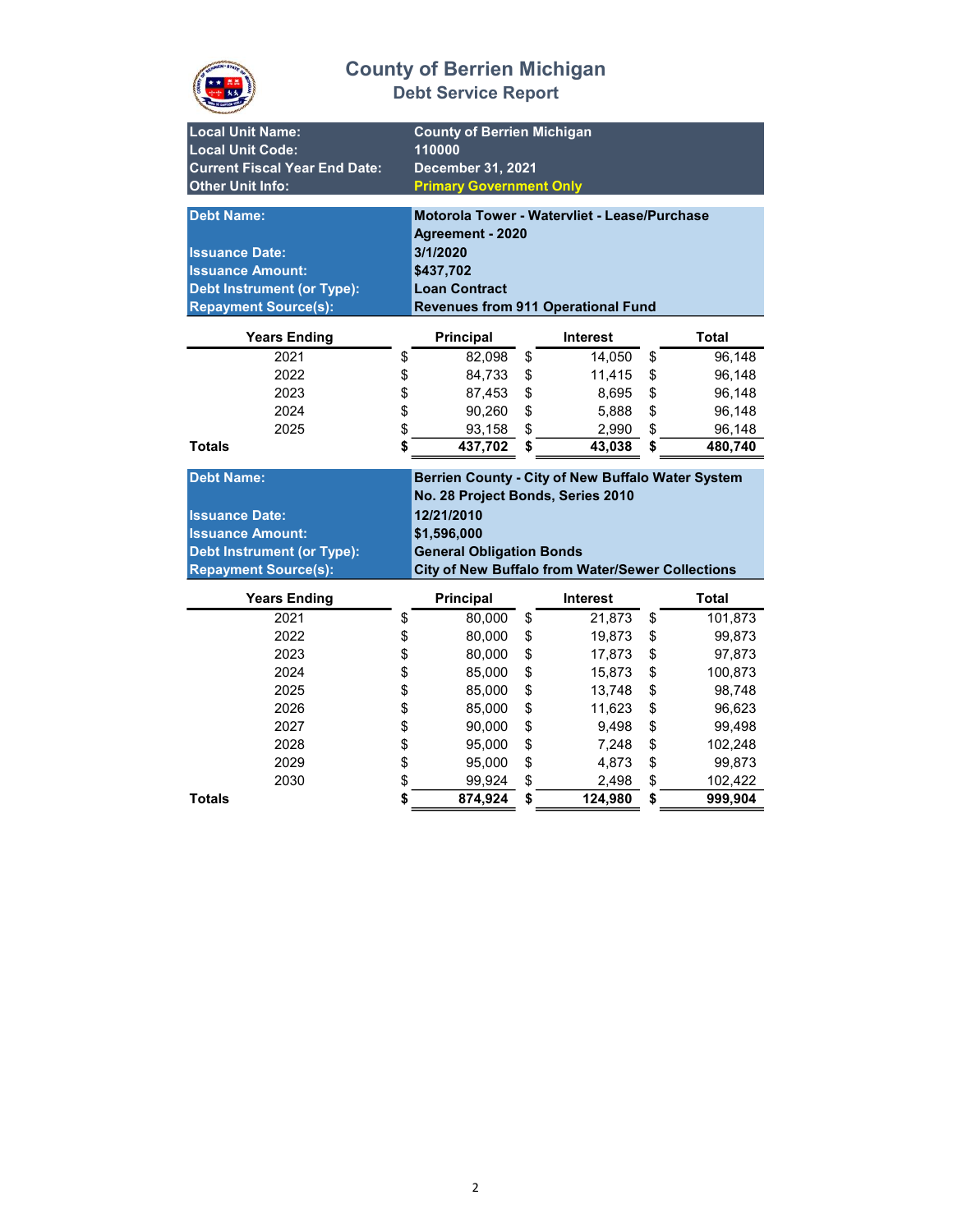

| <b>Local Unit Name:</b>              |                        | <b>County of Berrien Michigan</b>                     |      |                 |                 |
|--------------------------------------|------------------------|-------------------------------------------------------|------|-----------------|-----------------|
| <b>Local Unit Code:</b>              |                        | 110000                                                |      |                 |                 |
| <b>Current Fiscal Year End Date:</b> |                        | December 31, 2021                                     |      |                 |                 |
| <b>Other Unit Info:</b>              |                        | <b>Primary Government Only</b>                        |      |                 |                 |
|                                      |                        |                                                       |      |                 |                 |
| <b>Debt Name:</b>                    |                        | Berrien County - Village of Berrien Springs Water and |      |                 |                 |
|                                      |                        | Sewer System No. 29 Refunding Bonds, Series 2020      |      |                 |                 |
|                                      |                        |                                                       |      |                 |                 |
| <b>Issuance Date:</b>                |                        | 3/31/2020                                             |      |                 |                 |
| <b>Issuance Amount:</b>              |                        | \$2,220,000                                           |      |                 |                 |
| <b>Debt Instrument (or Type):</b>    |                        | <b>Federally Taxable Recovery Zone Economic</b>       |      |                 |                 |
| <b>Repayment Source(s):</b>          |                        | <b>Village of Berrien Springs from Water/Sewer</b>    |      |                 |                 |
| <b>Years Ending</b>                  |                        | Principal                                             |      | <b>Interest</b> | <b>Total</b>    |
| 2021                                 | \$                     | 160,000                                               | \$   | 39,162          | \$<br>199,162   |
| 2022                                 | \$                     | 165,000                                               | \$   | 36,188          | \$<br>201,188   |
| 2023                                 |                        | 175,000                                               | \$   | 33,077          | \$<br>208,077   |
| 2024                                 | \$\$\$\$\$\$           | 185,000                                               | \$   | 29,783          | \$<br>214,783   |
| 2025                                 |                        | 190,000                                               | \$   | 26,352          | \$<br>216,352   |
| 2026                                 |                        | 200,000                                               | \$   | 22,784          | \$<br>222,784   |
| 2027                                 |                        | 210,000                                               | \$   | 19,032          | \$<br>229,032   |
| 2028                                 |                        | 220,000                                               | \$   | 15,097          | \$<br>235,097   |
| 2029                                 |                        | 230,000                                               | \$   | 10,980          | \$<br>240,980   |
| 2030                                 | \$                     | 235,000                                               | \$   | 6,726           | \$<br>241,726   |
| 2031                                 | \$                     | 250,000                                               | \$   | 2,288           | \$<br>252,288   |
| <b>Totals</b>                        | \$                     | 2,220,000                                             | \$   | 241,469         | \$<br>2,461,469 |
| <b>Debt Name:</b>                    |                        | Berrien County - City of Coloma Water and Sewer       |      |                 |                 |
|                                      |                        | System No. 30 Improvements Refunding Bonds,           |      |                 |                 |
|                                      |                        |                                                       |      |                 |                 |
|                                      |                        |                                                       |      |                 |                 |
| <b>Issuance Date:</b>                |                        | <b>Series 2020</b><br>3/31/2020                       |      |                 |                 |
|                                      |                        |                                                       |      |                 |                 |
| <b>Issuance Amount:</b>              |                        | \$2,920,000                                           |      |                 |                 |
| Debt Instrument (or Type):           |                        | <b>General Obligation Bonds</b>                       |      |                 |                 |
| <b>Repayment Source(s):</b>          |                        | <b>City of Coloma from Water/Sewer Collections</b>    |      |                 |                 |
| <b>Years Ending</b>                  |                        | <b>Principal</b>                                      |      | <b>Interest</b> | Total           |
| 2021                                 | \$                     | 205,000                                               | \$   | 54,096          | \$<br>259,096   |
| 2022                                 | \$                     | 210,000                                               | \$   | 50,112          | \$<br>260,112   |
| 2023                                 | \$                     | 215,000                                               | \$   | 46,032          | \$<br>261,032   |
| 2024                                 | \$                     | 215,000                                               | \$   | 41,904          | \$<br>256,904   |
| 2025                                 | \$                     | 225,000                                               | \$   | 37,680          | \$<br>262,680   |
| 2026                                 |                        | 225,000                                               | \$   | 33,360          | \$<br>258,360   |
| 2027                                 |                        | 225,000                                               | \$   | 29,040          | \$<br>254,040   |
| 2028                                 |                        | 225,000                                               |      | 24,720          | \$<br>249,720   |
| 2029                                 |                        | 230,000                                               |      | 20,352          | \$<br>250,352   |
| 2030                                 |                        | 235,000                                               | \$\$ | 15,888          | \$<br>250,888   |
| 2031                                 |                        | 235,000                                               | \$   | 11,376          | \$<br>246,376   |
| 2032                                 |                        | 235,000                                               | \$   | 6,864           | \$<br>241,864   |
| 2033                                 | <b>8 8 9 8 9 9 9 9</b> | 240,000                                               | \$   | 2,304           | \$<br>242,304   |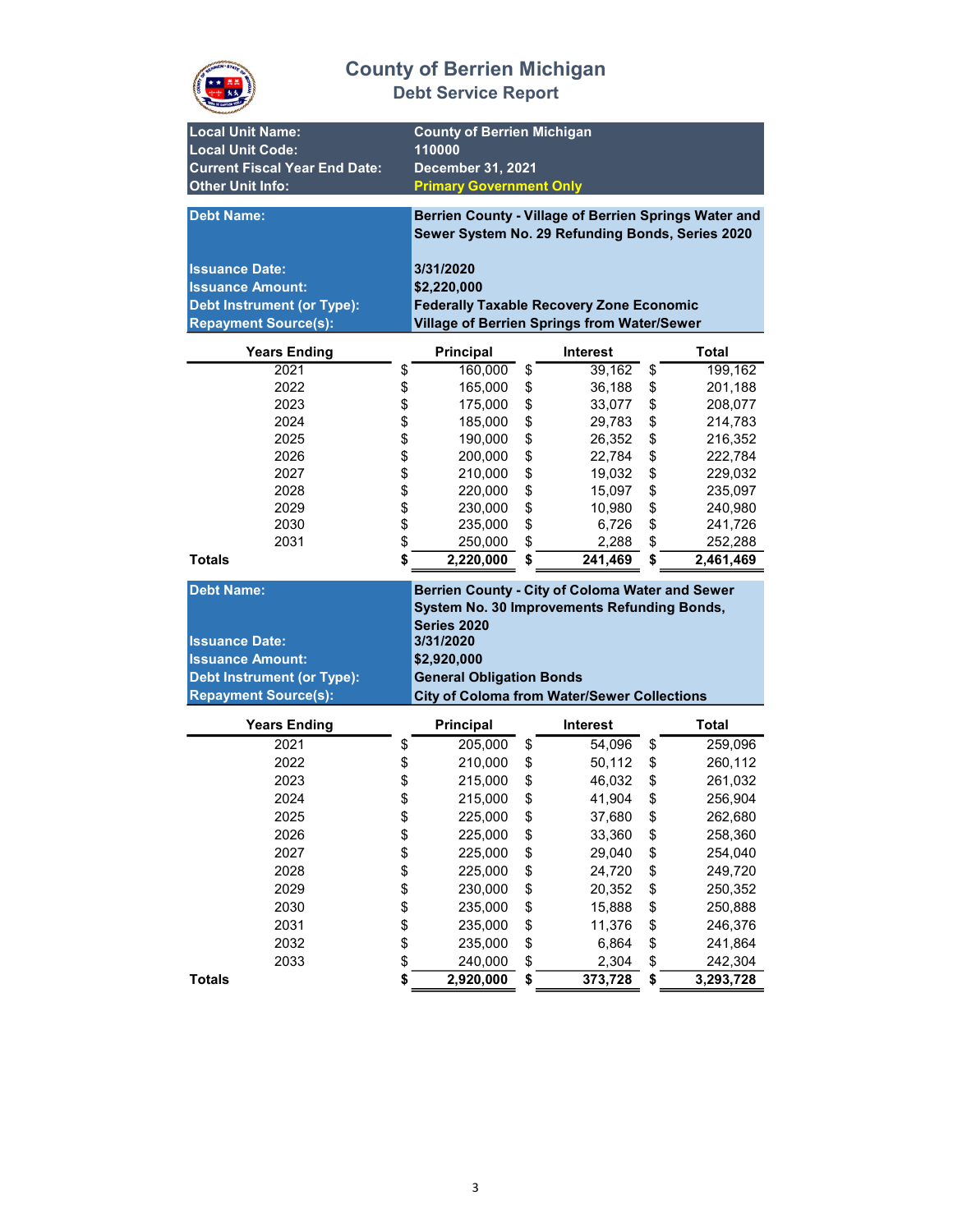

| <b>Local Unit Name:</b><br><b>Local Unit Code:</b><br><b>Current Fiscal Year End Date:</b><br><b>Other Unit Info:</b>                     |                  | <b>County of Berrien Michigan</b><br>110000<br>December 31, 2021<br><b>Primary Government Only</b>                                                                                                                                                           |    |                 |    |              |
|-------------------------------------------------------------------------------------------------------------------------------------------|------------------|--------------------------------------------------------------------------------------------------------------------------------------------------------------------------------------------------------------------------------------------------------------|----|-----------------|----|--------------|
| <b>Debt Name:</b><br><b>Issuance Date:</b><br><b>Issuance Amount:</b><br><b>Debt Instrument (or Type):</b><br><b>Repayment Source(s):</b> |                  | Berrien County - Village of Berrien Springs and<br>Charter Township of Oronoko Water System No 31<br>Project Bonds, Water System Series 2015<br>2/1/2015<br>\$1,249,000<br><b>General Obligation Bonds</b><br>Village of Berrien Springs and Oronoko Charter |    |                 |    |              |
| <b>Years Ending</b>                                                                                                                       |                  | Principal                                                                                                                                                                                                                                                    |    | <b>Interest</b> |    | <b>Total</b> |
| 2021                                                                                                                                      | \$               | 20,000                                                                                                                                                                                                                                                       | \$ | 34,230          | \$ | 54,230       |
| 2022                                                                                                                                      | \$               | 20,000                                                                                                                                                                                                                                                       | \$ | 33,630          | \$ | 53,630       |
| 2023                                                                                                                                      | \$               | 21,000                                                                                                                                                                                                                                                       | \$ | 33,030          | \$ | 54,030       |
| 2024                                                                                                                                      |                  | 22,000                                                                                                                                                                                                                                                       | \$ | 32,400          | \$ | 54,400       |
| 2025                                                                                                                                      | \$\$             | 22,000                                                                                                                                                                                                                                                       | \$ | 31,740          | \$ | 53,740       |
| 2026                                                                                                                                      |                  | 23,000                                                                                                                                                                                                                                                       | \$ | 31,080          | \$ | 54,080       |
| 2027                                                                                                                                      | \$               | 24,000                                                                                                                                                                                                                                                       | \$ | 30,390          | \$ | 54,390       |
| 2028                                                                                                                                      | \$               | 24,000                                                                                                                                                                                                                                                       | \$ | 29,670          | \$ | 53,670       |
| 2029                                                                                                                                      | \$               | 25,000                                                                                                                                                                                                                                                       | \$ | 28,950          | \$ | 53,950       |
| 2030                                                                                                                                      | \$               | 26,000                                                                                                                                                                                                                                                       | \$ | 28,200          | \$ | 54,200       |
| 2031                                                                                                                                      |                  | 27,000                                                                                                                                                                                                                                                       |    |                 |    |              |
|                                                                                                                                           | \$               |                                                                                                                                                                                                                                                              | \$ | 27,420          | \$ | 54,420       |
| 2032                                                                                                                                      | \$               | 27,000                                                                                                                                                                                                                                                       | \$ | 26,610          | \$ | 53,610       |
| 2033                                                                                                                                      | \$               | 28,000                                                                                                                                                                                                                                                       | \$ | 25,800          | \$ | 53,800       |
| 2034                                                                                                                                      | \$               | 29,000                                                                                                                                                                                                                                                       | \$ | 24,960          | \$ | 53,960       |
| 2035                                                                                                                                      | \$               | 30,000                                                                                                                                                                                                                                                       | \$ | 24,090          | \$ | 54,090       |
| 2036                                                                                                                                      | \$               | 31,000                                                                                                                                                                                                                                                       | \$ | 23,190          | \$ | 54,190       |
| 2037                                                                                                                                      |                  | 32,000                                                                                                                                                                                                                                                       | \$ | 22,260          | \$ | 54,260       |
| 2038                                                                                                                                      |                  | 33,000                                                                                                                                                                                                                                                       | \$ | 21,300          | \$ | 54,300       |
| 2039                                                                                                                                      |                  | 34,000                                                                                                                                                                                                                                                       | \$ | 20,310          | \$ | 54,310       |
| 2040                                                                                                                                      | <b>888888</b>    | 35,000                                                                                                                                                                                                                                                       | \$ | 19,290          | \$ | 54,290       |
| 2041                                                                                                                                      |                  | 36,000                                                                                                                                                                                                                                                       | \$ | 18,240          | \$ | 54,240       |
| 2042                                                                                                                                      |                  | 37,000                                                                                                                                                                                                                                                       | \$ | 17,160          | \$ | 54,160       |
| 2043                                                                                                                                      | \$               | 38,000                                                                                                                                                                                                                                                       | \$ | 16,050          | \$ | 54,050       |
| 2044                                                                                                                                      | \$               | 39,000                                                                                                                                                                                                                                                       | \$ | 14,910          | \$ | 53,910       |
| 2045                                                                                                                                      | \$               | 40,000                                                                                                                                                                                                                                                       | \$ | 13,740          | \$ | 53,740       |
| 2046                                                                                                                                      | \$               | 41,000                                                                                                                                                                                                                                                       | \$ | 12,540          | \$ | 53,540       |
| 2047                                                                                                                                      |                  | 43,000                                                                                                                                                                                                                                                       | \$ | 11,310          | \$ | 54,310       |
| 2048                                                                                                                                      |                  | 44,000                                                                                                                                                                                                                                                       | \$ | 10,020          | \$ | 54,020       |
| 2049                                                                                                                                      |                  | 45,000                                                                                                                                                                                                                                                       | \$ | 8,700           | \$ | 53,700       |
| 2050                                                                                                                                      | \$\$\$\$\$\$\$\$ | 47,000                                                                                                                                                                                                                                                       | \$ | 7,350           | \$ | 54,350       |
| 2051                                                                                                                                      |                  | 48,000                                                                                                                                                                                                                                                       | \$ | 5,940           | \$ | 53,940       |
| 2052                                                                                                                                      |                  | 50,000                                                                                                                                                                                                                                                       | \$ | 4,500           | \$ | 54,500       |
| 2053                                                                                                                                      |                  | 51,000                                                                                                                                                                                                                                                       | \$ | 3,000           | \$ | 54,000       |
| 2054                                                                                                                                      |                  | 49,000                                                                                                                                                                                                                                                       | \$ | 1,470           | \$ | 50,470       |
| <b>Totals</b>                                                                                                                             | \$               | 1,141,000                                                                                                                                                                                                                                                    | \$ | 693,480         | \$ | 1,834,480    |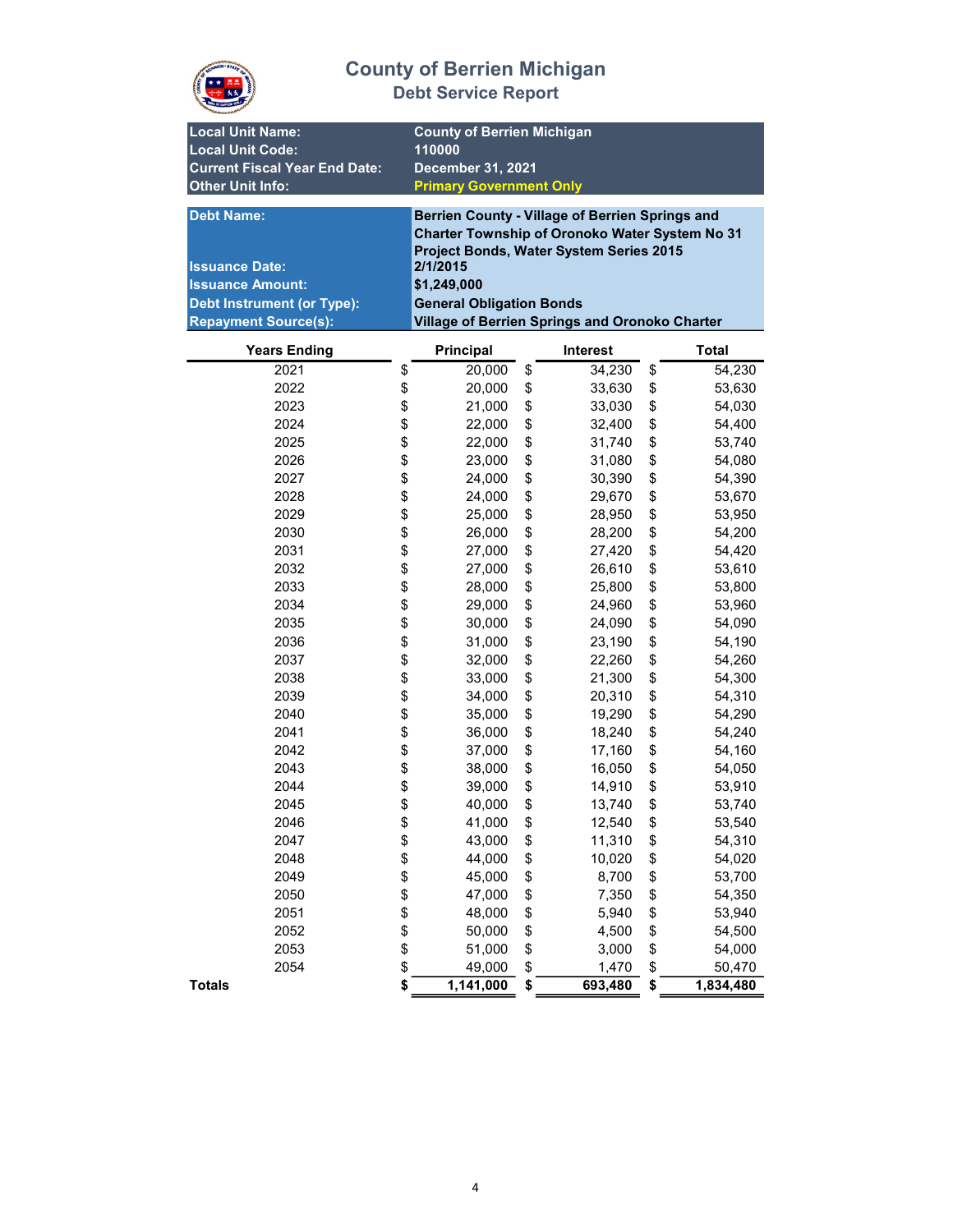

| <b>Local Unit Name:</b><br><b>Local Unit Code:</b><br><b>Current Fiscal Year End Date:</b><br><b>Other Unit Info:</b>                     |                  | <b>County of Berrien Michigan</b><br>110000<br>December 31, 2021<br><b>Primary Government Only</b>                                                                                                                                                           |    |                 |    |              |
|-------------------------------------------------------------------------------------------------------------------------------------------|------------------|--------------------------------------------------------------------------------------------------------------------------------------------------------------------------------------------------------------------------------------------------------------|----|-----------------|----|--------------|
| <b>Debt Name:</b><br><b>Issuance Date:</b><br><b>Issuance Amount:</b><br><b>Debt Instrument (or Type):</b><br><b>Repayment Source(s):</b> |                  | Berrien County - Village of Berrien Springs and<br>Charter Township of Oronoko Water System No 31<br>Project Bonds, Sewer System Series 2015<br>2/1/2015<br>\$1,249,000<br><b>General Obligation Bonds</b><br>Village of Berrien Springs and Oronoko Charter |    |                 |    |              |
| <b>Years Ending</b>                                                                                                                       |                  | Principal                                                                                                                                                                                                                                                    |    | <b>Interest</b> |    | <b>Total</b> |
| 2021                                                                                                                                      | \$               | 20,000                                                                                                                                                                                                                                                       | \$ | 34,230          | \$ | 54,230       |
| 2022                                                                                                                                      |                  | 20,000                                                                                                                                                                                                                                                       | \$ | 33,630          | \$ | 53,630       |
| 2023                                                                                                                                      | \$<br>\$         | 21,000                                                                                                                                                                                                                                                       | \$ | 33,030          | \$ | 54,030       |
| 2024                                                                                                                                      |                  | 22,000                                                                                                                                                                                                                                                       | \$ | 32,400          | \$ | 54,400       |
| 2025                                                                                                                                      | \$\$             | 22,000                                                                                                                                                                                                                                                       | \$ | 31,740          | \$ | 53,740       |
| 2026                                                                                                                                      |                  | 23,000                                                                                                                                                                                                                                                       | \$ | 31,080          | \$ | 54,080       |
| 2027                                                                                                                                      | \$               | 24,000                                                                                                                                                                                                                                                       | \$ | 30,390          | \$ | 54,390       |
| 2028                                                                                                                                      | \$               | 24,000                                                                                                                                                                                                                                                       | \$ | 29,670          | \$ | 53,670       |
| 2029                                                                                                                                      | \$               | 25,000                                                                                                                                                                                                                                                       | \$ | 28,950          | \$ | 53,950       |
| 2030                                                                                                                                      | \$               | 26,000                                                                                                                                                                                                                                                       | \$ | 28,200          | \$ | 54,200       |
| 2031                                                                                                                                      | \$               | 27,000                                                                                                                                                                                                                                                       | \$ | 27,420          | \$ | 54,420       |
| 2032                                                                                                                                      | \$               | 27,000                                                                                                                                                                                                                                                       | \$ | 26,610          | \$ | 53,610       |
| 2033                                                                                                                                      | \$               | 28,000                                                                                                                                                                                                                                                       | \$ | 25,800          | \$ | 53,800       |
| 2034                                                                                                                                      | \$               | 29,000                                                                                                                                                                                                                                                       | \$ | 24,960          | \$ | 53,960       |
| 2035                                                                                                                                      | \$               | 30,000                                                                                                                                                                                                                                                       | \$ | 24,090          | \$ | 54,090       |
| 2036                                                                                                                                      | \$               | 31,000                                                                                                                                                                                                                                                       | \$ | 23,190          | \$ | 54,190       |
| 2037                                                                                                                                      |                  | 32,000                                                                                                                                                                                                                                                       | \$ | 22,260          | \$ | 54,260       |
| 2038                                                                                                                                      |                  | 33,000                                                                                                                                                                                                                                                       | \$ | 21,300          | \$ | 54,300       |
| 2039                                                                                                                                      |                  | 34,000                                                                                                                                                                                                                                                       | \$ | 20,310          | \$ | 54,310       |
| 2040                                                                                                                                      |                  | 35,000                                                                                                                                                                                                                                                       | \$ | 19,290          | \$ | 54,290       |
| 2041                                                                                                                                      |                  | 36,000                                                                                                                                                                                                                                                       | \$ | 18,240          | \$ | 54,240       |
| 2042                                                                                                                                      | <b>888888</b>    | 37,000                                                                                                                                                                                                                                                       | \$ | 17,160          | \$ | 54,160       |
| 2043                                                                                                                                      | \$               | 38,000                                                                                                                                                                                                                                                       | \$ | 16,050          | \$ | 54,050       |
| 2044                                                                                                                                      | \$               | 39,000                                                                                                                                                                                                                                                       | \$ | 14,910          | \$ | 53,910       |
| 2045                                                                                                                                      | \$               | 40,000                                                                                                                                                                                                                                                       | \$ | 13,740          | \$ | 53,740       |
| 2046                                                                                                                                      | \$               | 41,000                                                                                                                                                                                                                                                       | \$ | 12,540          | \$ | 53,540       |
| 2047                                                                                                                                      |                  | 43,000                                                                                                                                                                                                                                                       | \$ | 11,310          | \$ | 54,310       |
| 2048                                                                                                                                      |                  | 44,000                                                                                                                                                                                                                                                       | \$ | 10,020          | \$ | 54,020       |
| 2049                                                                                                                                      |                  | 45,000                                                                                                                                                                                                                                                       | \$ | 8,700           | \$ | 53,700       |
| 2050                                                                                                                                      |                  | 47,000                                                                                                                                                                                                                                                       | \$ | 7,350           | \$ | 54,350       |
| 2051                                                                                                                                      | \$\$\$\$\$\$\$\$ | 48,000                                                                                                                                                                                                                                                       | \$ | 5,940           | \$ | 53,940       |
| 2052                                                                                                                                      |                  | 50,000                                                                                                                                                                                                                                                       | \$ | 4,500           | \$ | 54,500       |
| 2053                                                                                                                                      |                  | 51,000                                                                                                                                                                                                                                                       | \$ | 3,000           | \$ | 54,000       |
| 2054                                                                                                                                      |                  | 49,000                                                                                                                                                                                                                                                       | \$ | 1,470           | \$ | 50,470       |
| <b>Totals</b>                                                                                                                             | \$               | 1,141,000                                                                                                                                                                                                                                                    | \$ | 693,480         | \$ | 1,834,480    |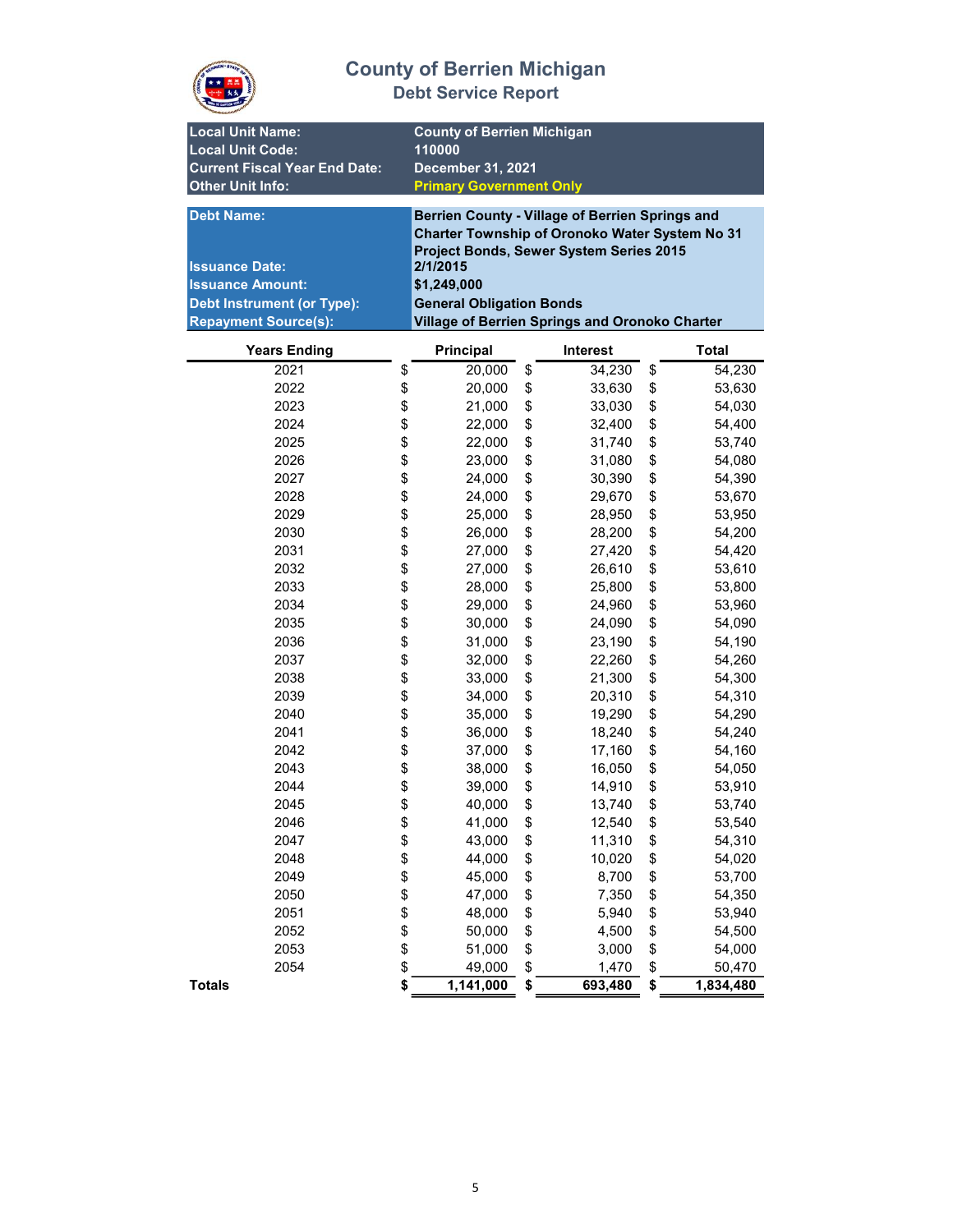

| <b>Local Unit Name:</b><br><b>Local Unit Code:</b><br><b>Current Fiscal Year End Date:</b><br><b>Other Unit Info:</b><br><b>Debt Name:</b><br><b>Issuance Date:</b><br><b>Issuance Amount:</b><br><b>Debt Instrument (or Type):</b> | <b>County of Berrien Michigan</b><br>110000<br>December 31, 2021<br><b>Primary Government Only</b><br>5/30/2017<br>\$1,755,000<br><b>General Obligation Bonds</b> | Berrien County - Village of Michiana Water System<br>No 32 Improvement Project Bonds, Series 2017                                                      |                 |
|-------------------------------------------------------------------------------------------------------------------------------------------------------------------------------------------------------------------------------------|-------------------------------------------------------------------------------------------------------------------------------------------------------------------|--------------------------------------------------------------------------------------------------------------------------------------------------------|-----------------|
| <b>Repayment Source(s):</b>                                                                                                                                                                                                         |                                                                                                                                                                   | <b>Village of Michiana from Water Collections</b>                                                                                                      |                 |
| <b>Years Ending</b>                                                                                                                                                                                                                 | <b>Principal</b>                                                                                                                                                  | <b>Interest</b>                                                                                                                                        | <b>Total</b>    |
| 2021                                                                                                                                                                                                                                | \$<br>170,000                                                                                                                                                     | \$<br>26,450                                                                                                                                           | \$<br>196,450   |
| 2022                                                                                                                                                                                                                                | \$<br>170,000                                                                                                                                                     | \$<br>23,050                                                                                                                                           | \$<br>193,050   |
| 2023                                                                                                                                                                                                                                | \$<br>175,000                                                                                                                                                     | \$<br>19,600                                                                                                                                           | \$<br>194,600   |
| 2024                                                                                                                                                                                                                                | \$<br>180,000                                                                                                                                                     | \$<br>16,050                                                                                                                                           | \$<br>196,050   |
| 2025                                                                                                                                                                                                                                | \$<br>185,000                                                                                                                                                     | \$<br>11,938                                                                                                                                           | \$<br>196,938   |
| 2026                                                                                                                                                                                                                                | \$<br>190,000                                                                                                                                                     | \$<br>7,250                                                                                                                                            | \$<br>197,250   |
| 2027                                                                                                                                                                                                                                | \$<br>195,000                                                                                                                                                     | \$<br>2,437                                                                                                                                            | \$<br>197,437   |
| <b>Totals</b>                                                                                                                                                                                                                       | \$<br>1,265,000                                                                                                                                                   | \$<br>106,775                                                                                                                                          | \$<br>1,371,775 |
| <b>Debt Name:</b><br><b>Issuance Date:</b><br><b>Issuance Amount:</b><br><b>Debt Instrument (or Type):</b><br><b>Repayment Source(s):</b>                                                                                           | 9/25/2019<br>\$1,755,000<br><b>General Obligation Bonds</b>                                                                                                       | Berrien County - Paw Paw Lake Area Refnunding and<br>Improvement Project No 33 Bonds, Series 2019<br><b>Village of Michiana from Water Collections</b> |                 |
| <b>Years Ending</b>                                                                                                                                                                                                                 | Principal                                                                                                                                                         | <b>Interest</b>                                                                                                                                        | <b>Total</b>    |
| 2021                                                                                                                                                                                                                                | \$<br>135,000                                                                                                                                                     | \$<br>22,826                                                                                                                                           | \$<br>157,826   |
| 2022                                                                                                                                                                                                                                | \$<br>135,000                                                                                                                                                     | \$<br>20,565                                                                                                                                           | \$<br>155,565   |
| 2023                                                                                                                                                                                                                                | \$<br>140,000                                                                                                                                                     | \$<br>18,193                                                                                                                                           | \$<br>158,193   |
| 2024                                                                                                                                                                                                                                | \$<br>140,000                                                                                                                                                     | \$<br>15,707                                                                                                                                           | \$<br>155,707   |
| 2025                                                                                                                                                                                                                                | \$<br>140,000                                                                                                                                                     | \$<br>13,153                                                                                                                                           | \$<br>153,153   |
| 2026                                                                                                                                                                                                                                | \$<br>145,000                                                                                                                                                     | \$<br>10,480                                                                                                                                           | \$<br>155,480   |
| 2027                                                                                                                                                                                                                                | \$<br>150,000                                                                                                                                                     | \$<br>7,640                                                                                                                                            | \$<br>157,640   |
| 2028                                                                                                                                                                                                                                | \$<br>150,000                                                                                                                                                     | \$<br>4,678                                                                                                                                            | \$<br>154,678   |
| 2029                                                                                                                                                                                                                                | \$<br>155,000                                                                                                                                                     | \$<br>1,588                                                                                                                                            | \$<br>156,588   |
| <b>Totals</b>                                                                                                                                                                                                                       | \$<br>$\overline{1,}290,000$                                                                                                                                      | \$<br>114,830                                                                                                                                          | \$<br>1,404,830 |